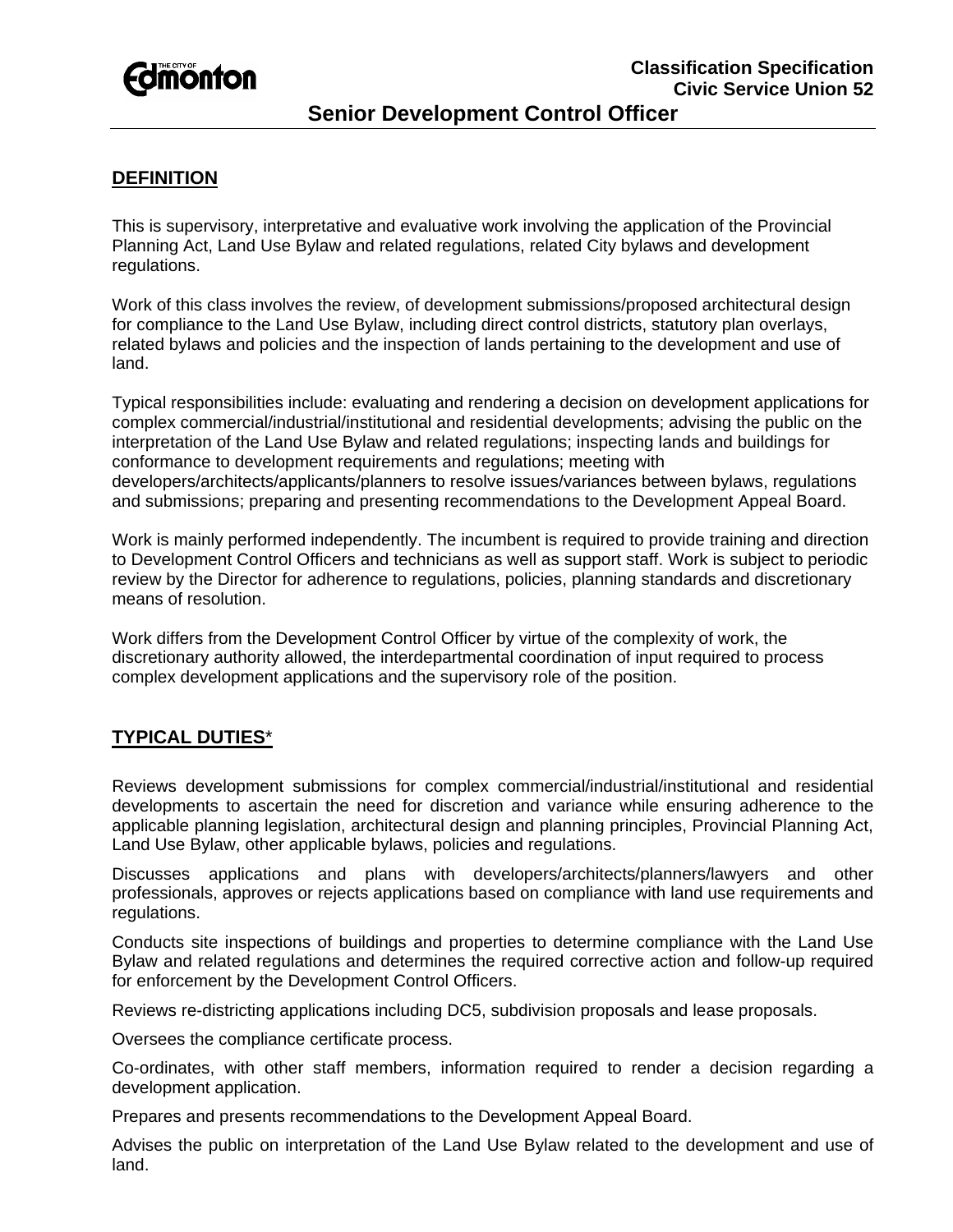*<u>Edmonton</u>* 

Performs supervisory administrative duties including selection of new staff, performance appraisals, work programs and follows up on employee concerns.

Develops responses to enquiries and complaints received from the public, Mayor's office, aldermen and the administration.

Makes recommendations to management regarding Land Use Bylaw amendments and other applicable bylaw regulations.

Reviews plans and provides information for placement of legal restrictions on proposed development.

Provides technical backup and advice to the Development Appeal Board on appeal matters and procedures.

Prepares case study reports and illustrative material and formulates recommendations on appeal items for the Development Appeal Board agenda.

Co-ordinates input and concerns on appeal matters from the department, other civic departments and agencies.

Discusses Development Appeal Board procedures and authorities with the general public and other civic departments.

Supervises and provides assistance and general direction to the Secretary and other support staff on the Board.

Performs related work as required.

### **KNOWLEDGE, ABILITIES AND SKILLS**

Knowledge of planning process as it relates to the Provincial Planning Act, Land Use Bylaw and other applicable bylaws and regulations.

Considerable knowledge of the principles and practices of land use planning.

General knowledge of principles and practices of economics, engineering, architecture, construction or other disciplines applicable to land use planning and development.

Knowledge of drafting terminology and ability to read plans.

Knowledge of mathematics and ability to perform calculations related to job requirements.

Ability to supervise the work of subordinates.

Ability to co-ordinate the input of technicians and planners in problem resolution and act as a team leader.

Ability to express ideas effectively, orally and in writing.

Ability to communicate effectively with the public and other department staff.

Ability to interpret and respond to requests from the public and developers as they apply to applicable bylaws, regulations and City policies.

Training in computer database systems.